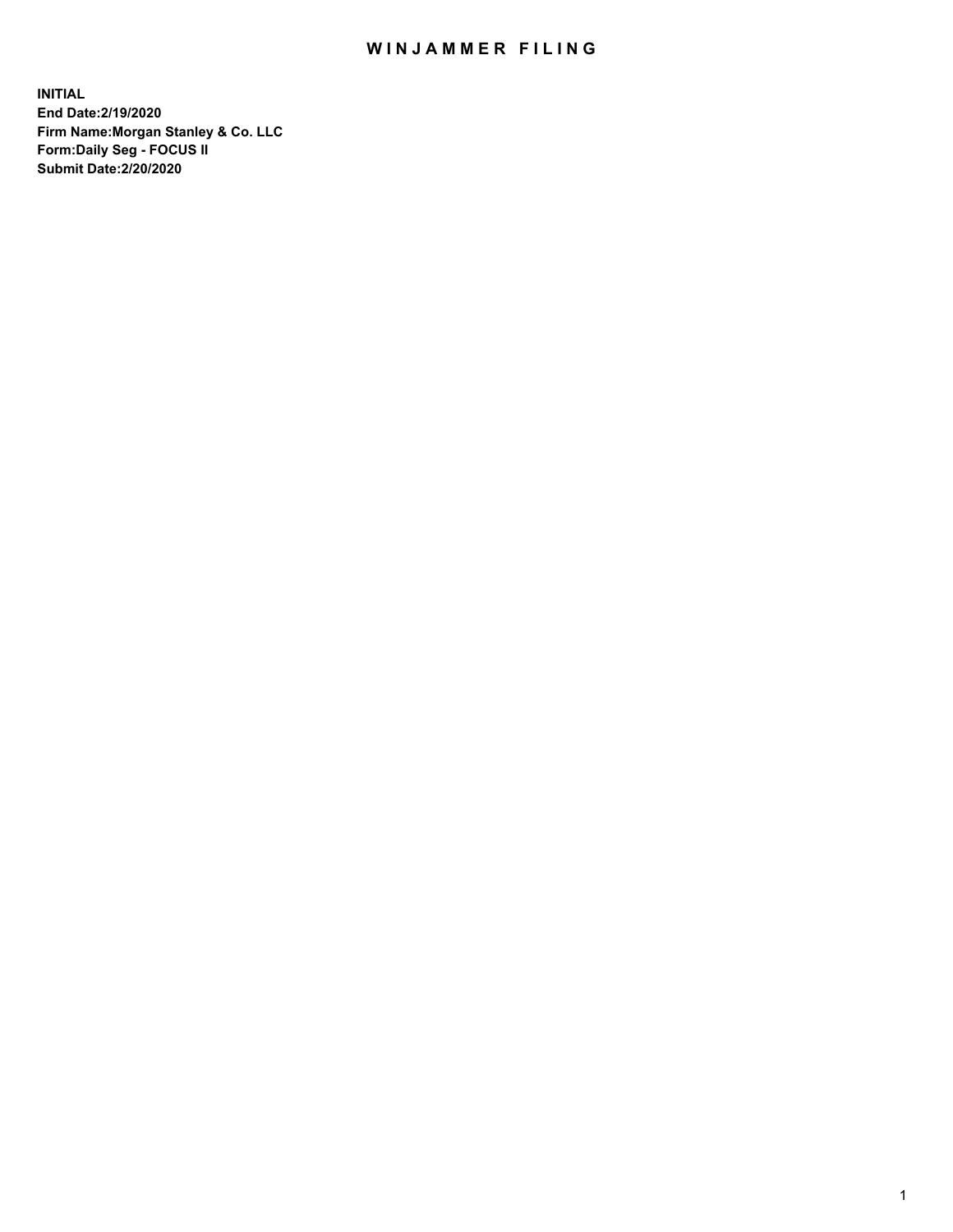**INITIAL End Date:2/19/2020 Firm Name:Morgan Stanley & Co. LLC Form:Daily Seg - FOCUS II Submit Date:2/20/2020 Daily Segregation - Cover Page**

| Name of Company                                                                                                                                                                                                                                                                                                                | Morgan Stanley & Co. LLC                               |
|--------------------------------------------------------------------------------------------------------------------------------------------------------------------------------------------------------------------------------------------------------------------------------------------------------------------------------|--------------------------------------------------------|
| <b>Contact Name</b>                                                                                                                                                                                                                                                                                                            | <b>Ikram Shah</b>                                      |
| <b>Contact Phone Number</b>                                                                                                                                                                                                                                                                                                    | 212-276-0963                                           |
| <b>Contact Email Address</b>                                                                                                                                                                                                                                                                                                   | Ikram.shah@morganstanley.com                           |
| FCM's Customer Segregated Funds Residual Interest Target (choose one):<br>a. Minimum dollar amount: ; or<br>b. Minimum percentage of customer segregated funds required:% ; or<br>c. Dollar amount range between: and; or<br>d. Percentage range of customer segregated funds required between:% and%.                         | 235,000,000<br><u>0</u><br>0 <sup>0</sup><br><u>00</u> |
| FCM's Customer Secured Amount Funds Residual Interest Target (choose one):<br>a. Minimum dollar amount: ; or<br>b. Minimum percentage of customer secured funds required:% ; or<br>c. Dollar amount range between: and; or<br>d. Percentage range of customer secured funds required between:% and%.                           | 140,000,000<br><u>0</u><br>0 <sub>0</sub><br>00        |
| FCM's Cleared Swaps Customer Collateral Residual Interest Target (choose one):<br>a. Minimum dollar amount: ; or<br>b. Minimum percentage of cleared swaps customer collateral required:% ; or<br>c. Dollar amount range between: and; or<br>d. Percentage range of cleared swaps customer collateral required between:% and%. | 92,000,000<br><u>0</u><br><u>00</u><br>00              |

Attach supporting documents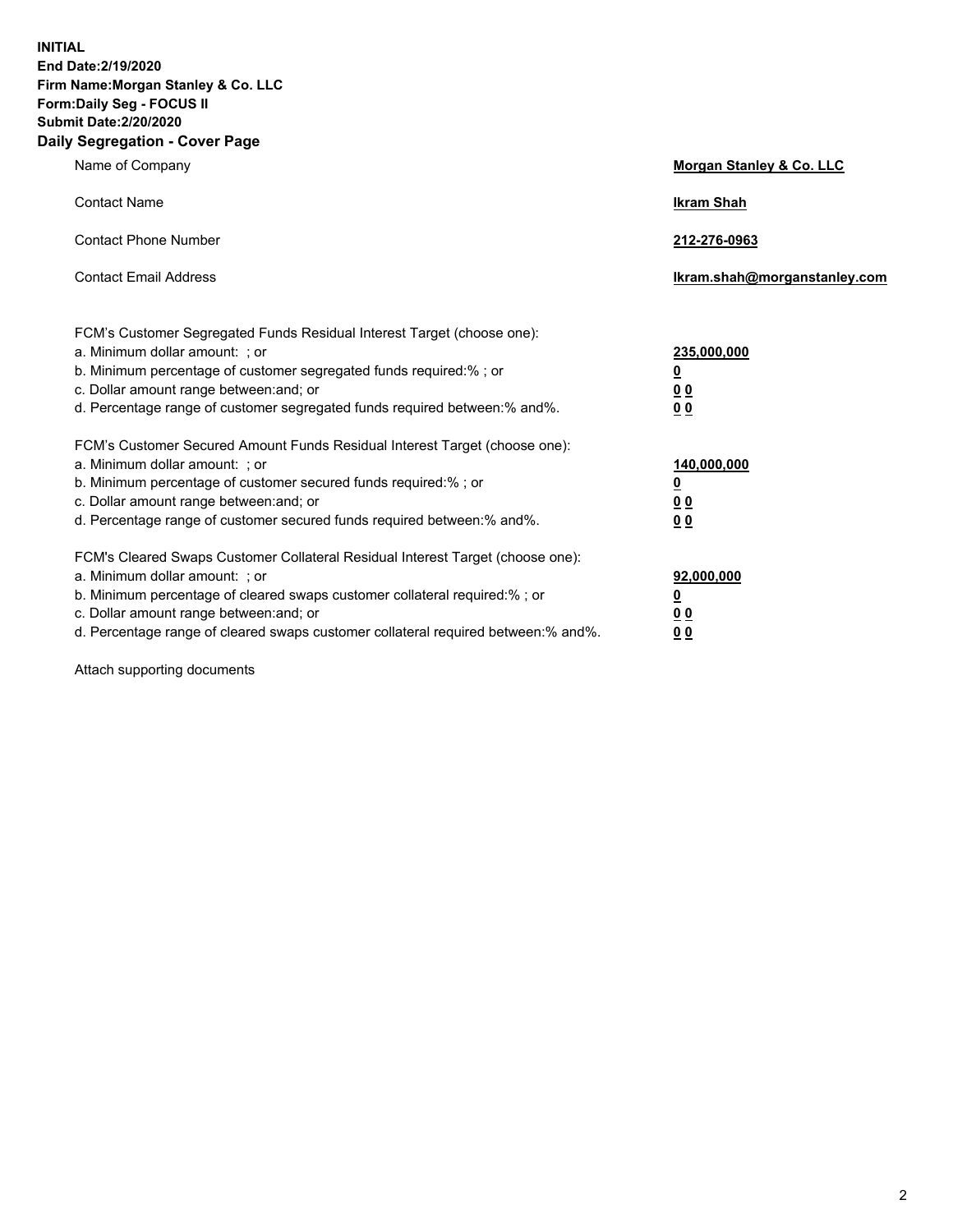## **INITIAL End Date:2/19/2020 Firm Name:Morgan Stanley & Co. LLC Form:Daily Seg - FOCUS II Submit Date:2/20/2020 Daily Segregation - Secured Amounts** Foreign Futures and Foreign Options Secured Amounts Amount required to be set aside pursuant to law, rule or regulation of a foreign government or a rule of a self-regulatory organization authorized thereunder 1. Net ledger balance - Foreign Futures and Foreign Option Trading - All Customers A. Cash **3,348,125,487** [7315] B. Securities (at market) **2,137,299,179** [7317] 2. Net unrealized profit (loss) in open futures contracts traded on a foreign board of trade **135,154,078** [7325] 3. Exchange traded options a. Market value of open option contracts purchased on a foreign board of trade **4,896,001** [7335] b. Market value of open contracts granted (sold) on a foreign board of trade **-7,676,645** [7337] 4. Net equity (deficit) (add lines 1. 2. and 3.) **5,617,798,100** [7345] 5. Account liquidating to a deficit and account with a debit balances - gross amount **113,564,542** [7351] Less: amount offset by customer owned securities **-110,770,022** [7352] **2,794,520** 6. Amount required to be set aside as the secured amount - Net Liquidating Equity Method (add lines 4 and 5) 7. Greater of amount required to be set aside pursuant to foreign jurisdiction (above) or line 6. FUNDS DEPOSITED IN SEPARATE REGULATION 30.7 ACCOUNTS 1. Cash in banks A. Banks located in the United States **512,800,566** [7500] B. Other banks qualified under Regulation 30.7 **600,589,375** [7520] **1,113,389,941** 2. Securities A. In safekeeping with banks located in the United States **328,167,719** [7540] B. In safekeeping with other banks qualified under Regulation 30.7 **0** [7560] **328,167,719** [7570] 3. Equities with registered futures commission merchants A. Cash **13,821,252** [7580] B. Securities **0** [7590] C. Unrealized gain (loss) on open futures contracts **4,183,733** [7600] D. Value of long option contracts **0** [7610] E. Value of short option contracts **0** [7615] **18,004,985** [7620] 4. Amounts held by clearing organizations of foreign boards of trade A. Cash **0** [7640] B. Securities **0** [7650] C. Amount due to (from) clearing organization - daily variation **0** [7660] D. Value of long option contracts **0** [7670] E. Value of short option contracts **0** [7675] **0** [7680] 5. Amounts held by members of foreign boards of trade A. Cash **2,457,234,094** [7700] B. Securities **1,809,131,460** [7710] C. Unrealized gain (loss) on open futures contracts **130,970,345** [7720] D. Value of long option contracts **4,896,001** [7730] E. Value of short option contracts **-7,676,645** [7735] **4,394,555,255**

- 6. Amounts with other depositories designated by a foreign board of trade **0** [7760]
- 7. Segregated funds on hand **0** [7765]
- 8. Total funds in separate section 30.7 accounts **5,854,117,900** [7770]
- 9. Excess (deficiency) Set Aside for Secured Amount (subtract line 7 Secured Statement Page 1 from Line 8)
- 10. Management Target Amount for Excess funds in separate section 30.7 accounts **140,000,000** [7780]
- 11. Excess (deficiency) funds in separate 30.7 accounts over (under) Management Target **93,525,280** [7785]

**0** [7305]

[7354] **5,620,592,620** [7355]

**5,620,592,620** [7360]

[7530]

[7740] **233,525,280** [7380]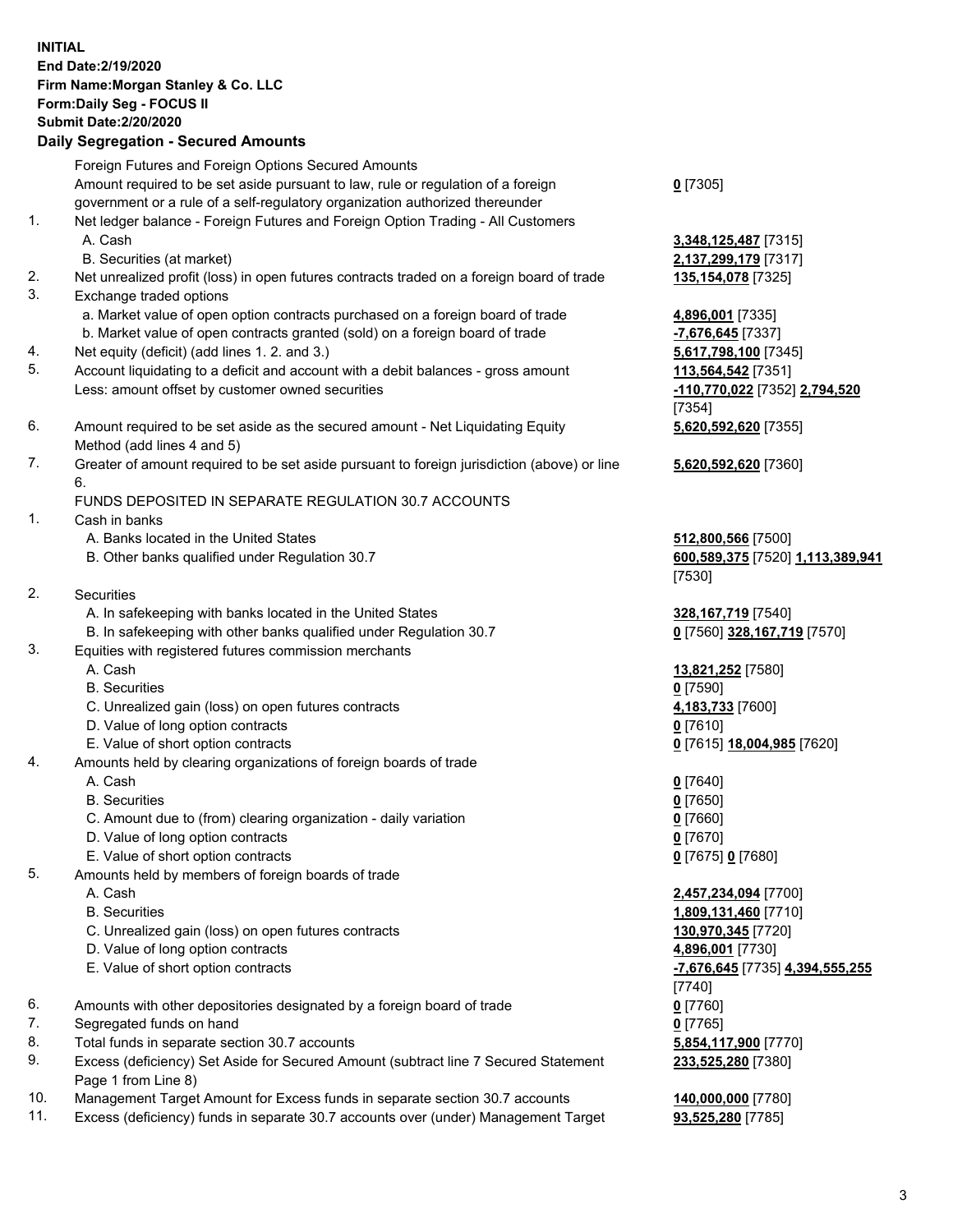**INITIAL End Date:2/19/2020 Firm Name:Morgan Stanley & Co. LLC Form:Daily Seg - FOCUS II Submit Date:2/20/2020 Daily Segregation - Segregation Statement** SEGREGATION REQUIREMENTS(Section 4d(2) of the CEAct) 1. Net ledger balance A. Cash **8,370,040,935** [7010] B. Securities (at market) **5,762,201,393** [7020] 2. Net unrealized profit (loss) in open futures contracts traded on a contract market **3,174,601,371** [7030] 3. Exchange traded options A. Add market value of open option contracts purchased on a contract market **526,635,186** [7032] B. Deduct market value of open option contracts granted (sold) on a contract market **-377,691,327** [7033] 4. Net equity (deficit) (add lines 1, 2 and 3) **17,455,787,558** [7040] 5. Accounts liquidating to a deficit and accounts with debit balances - gross amount **161,920,094** [7045] Less: amount offset by customer securities **-157,503,786** [7047] **4,416,308** [7050] 6. Amount required to be segregated (add lines 4 and 5) **17,460,203,866** [7060] FUNDS IN SEGREGATED ACCOUNTS 7. Deposited in segregated funds bank accounts A. Cash **4,008,717,326** [7070] B. Securities representing investments of customers' funds (at market) **0** [7080] C. Securities held for particular customers or option customers in lieu of cash (at market) **890,413,751** [7090] 8. Margins on deposit with derivatives clearing organizations of contract markets A. Cash **7,815,399,262** [7100] B. Securities representing investments of customers' funds (at market) **0** [7110] C. Securities held for particular customers or option customers in lieu of cash (at market) **4,871,787,642** [7120] 9. Net settlement from (to) derivatives clearing organizations of contract markets **3,006,106** [7130] 10. Exchange traded options A. Value of open long option contracts **526,635,186** [7132] B. Value of open short option contracts **and the set of our of the set of our of the set of our of the set of the set of the set of the set of the set of the set of the set of the set of the set of the set of the set of th** 11. Net equities with other FCMs A. Net liquidating equity **9,074,434** [7140] B. Securities representing investments of customers' funds (at market) **0** [7160] C. Securities held for particular customers or option customers in lieu of cash (at market) **0** [7170] 12. Segregated funds on hand **0** [7150] 13. Total amount in segregation (add lines 7 through 12) **17,747,342,380** [7180] 14. Excess (deficiency) funds in segregation (subtract line 6 from line 13) **287,138,514** [7190]

- 15. Management Target Amount for Excess funds in segregation **235,000,000** [7194]
- 16. Excess (deficiency) funds in segregation over (under) Management Target Amount Excess

**52,138,514** [7198]